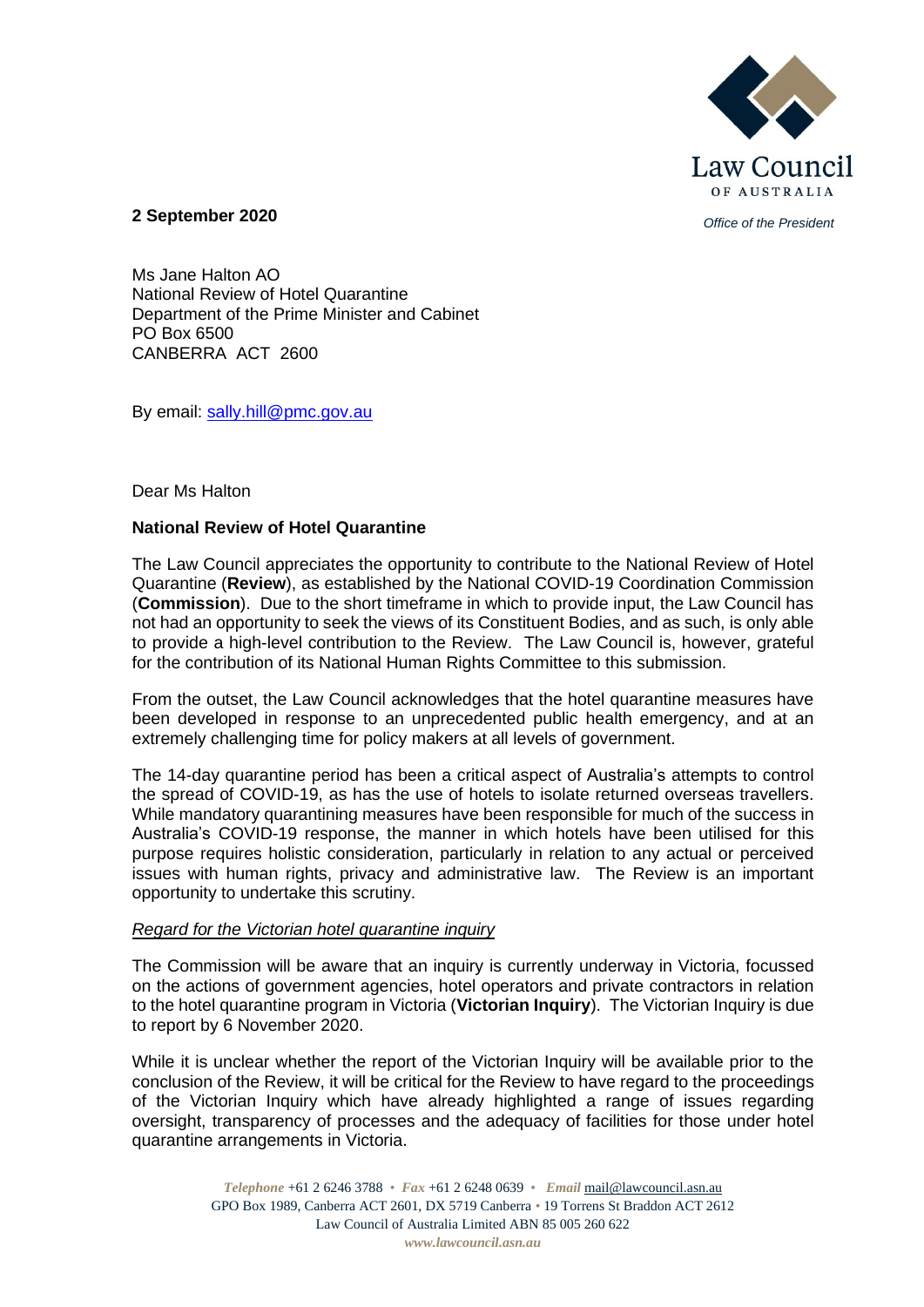# *Complexity of the legal framework*

On 27 March 2020, the Prime Minister announced that the National Cabinet had agreed that from 28 March 2020, all travellers arriving in Australia will be required to undertake a mandatory 14-day self-isolation at a designated facility. It was further announced that designated facilities will be determined by the relevant state or territory government, implemented under state and territory legislation, and enforced by state and territory governments with the support of the Australian Defence Force and the Australian Border Force where necessary.<sup>1</sup>

Under the current arrangements, the hotel quarantine program operates with a mix of federal and state involvement. The Australian Constitution specifies quarantine as the responsibility of the Commonwealth Government, which is predominately exercised through the *Biosecurity Act 2015* (Cth), while the implementation of hotel quarantine measures has been the responsibility of individual states, largely directed by public health authorities in each jurisdiction.

One theme that has emerged from the Victorian Inquiry proceedings to date has been the experience of returning travellers being unable to obtain a clear understanding of what the hotel quarantine measures would entail upon their arrival in Australia, or indeed the applicable processes during their quarantine period.<sup>2</sup> This lack of clarity is perhaps unsurprising in a framework that is operating in a fluid environment under successive executive orders across multiple jurisdictions and in the absence of a publicly-accessible central repository of information.

While appreciating the inherent power of each state to implement programs such as the hotel quarantine measures, the Law Council submits that there is a need to ensure greater alignment in the process adopted between jurisdictions. Clearly, a fragmented legislative framework is not well-suited to responding to a national public health crisis that is persisting for a prolonged period.

In this regard, the Law Council notes the views of the Australian Medical Association in relation to the need for uniformity, including calls for an independent national centre for disease control that would provide a 'uniform, acknowledged source of direction' when responding to public health situations such as the current pandemic'.<sup>3</sup>

The Law Council submits that in the absence of a realignment of responsibilities between the Commonwealth and the states on these matters, there will likely continue to be inconsistencies in measures such as the hotel quarantine programs, including in relation to the use of personnel to enforce them and the standards of accommodation provided. These differences in jurisdictional approaches have, regrettably, allowed for the politicisation of many of these issues, which has at times distracted from the primary goal of such measures, namely, to promote the public health of Australian communities.

<sup>1</sup> Prime Minister of Australia, Media Release (27 March 2020), [<https://www.pm.gov.au/media/update](https://www.pm.gov.au/media/update-coronavirus-measures-270320)[coronavirus-measures-270320>](https://www.pm.gov.au/media/update-coronavirus-measures-270320).

<sup>2</sup> See for example, COVID-19 Hotel Quarantine Inquiry '*Transcript of day 5 hearing*' (20 August 2020), 189- 197.

<sup>3</sup> Dana McCauley 'Melbourne quarantine breach sparks calls for independent medical body' *The Sydney Morning Herald* (online, 25 June 2020)*, <*[https://www.smh.com.au/politics/federal/melbourne-quarantine](https://www.smh.com.au/politics/federal/melbourne-quarantine-breach-sparks-calls-for-independent-medical-body-20200625-p55664.html)[breach-sparks-calls-for-independent-medical-body-20200625-p55664.html>](https://www.smh.com.au/politics/federal/melbourne-quarantine-breach-sparks-calls-for-independent-medical-body-20200625-p55664.html).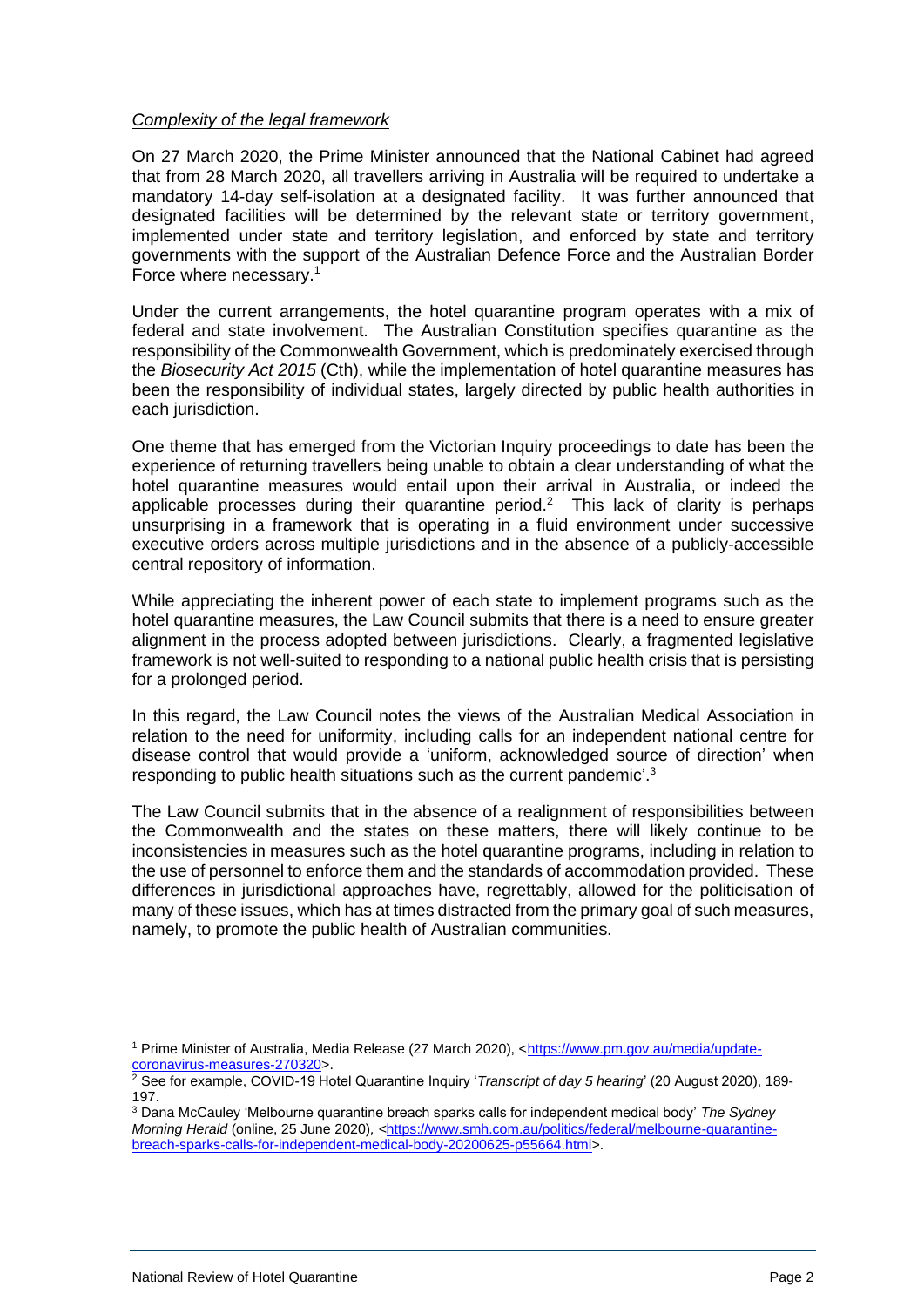## *Human rights and quarantine arrangements*

The COVID-19 pandemic, and in particular the quarantining arrangements, engage multiple human rights. These include the rights to life, the right to the highest attainable standard of physical and mental health, the right to humane treatment in detention, freedom of movement, the right to security of the person and freedom from arbitrary detention, and the right to non-interference with privacy, family, or the home.

There is, however, a disconnect between Australia's obligations at international law, and their translation into Australian domestic legislation. It appears, including in the current pandemic, that Australians may genuinely believe that their rights are protected by law, when this may not always be the case.

The need to resolve tensions which arise between conflicting rights is not always well understood in the Australian community. Instead, specific rights are sometimes raised by different community sectors in isolation, to the detriment of others' rights and in a manner which can distort the debate. For instance, some may emphasise that current quarantine requirements infringe their freedom of movement or freedom from arbitrary detention, without reference to how governments and lawmakers must resolve these issues in light of their broader obligations, including to respect, protect and fulfil others' rights to life and health.

As the Law Council notes in its policy statement '*Human Rights and the Legal Profession*', certain human rights are absolute, and no limitation upon them is permissible.<sup>4</sup> These are the prohibition on genocide, freedom from torture, cruel, inhuman or degrading treatment or punishment, the right to be free from slavery and servitude, the prohibition on prolonged arbitrary detention, the prohibition on imprisonment for inability to fulfil a contractual obligation, the prohibition on the retrospective operation of criminal laws, the right to recognition as a person before the law, freedom from systematic racial discrimination.<sup>5</sup> For all other rights, limitations (or restrictions) may be imposed provided certain standards are met.

Some rights have express limitation clauses setting out when the rights may be limited, while others have implied limitations, and some treaties contain a general limitation clause. In general, where a provision appears to limit rights, the Parliamentary Joint Committee on Human Rights (**PJCHR**) considers three key questions:

- whether and how the limitation is aimed at achieving a legitimate objective;
- whether and how there is a rational connection between the limitation and the objective; and
- whether and how the limitation is proportionate to that objective.

The Law Council endorses the approach of the PJCHR regarding the assessment of limitations on human rights and considers that any imitation must be necessary, reasonable, and proportionate to a legitimate purpose.

<sup>4</sup> Law Council of Australia, '*Human Rights and the Legal Profession*' (May 2017), available at [<https://www.lawcouncil.asn.au/policy-agenda/human-rights/human-rights-policy>](https://www.lawcouncil.asn.au/policy-agenda/human-rights/human-rights-policy).

 $\frac{5}{5}$  For example, the rights in Articles 6(3), 7, 8 (1) and (2), elements of 9(1), 11, 15, 16, 18 and elements of Articles 2(1) and 26 of the *International Covenant on Civil and Political Rights* are absolute: see Article 4(1). Other rights are capable of being subject to narrowly prescribed restrictions: for example Articles 12, 14, 19, 21 and 22.